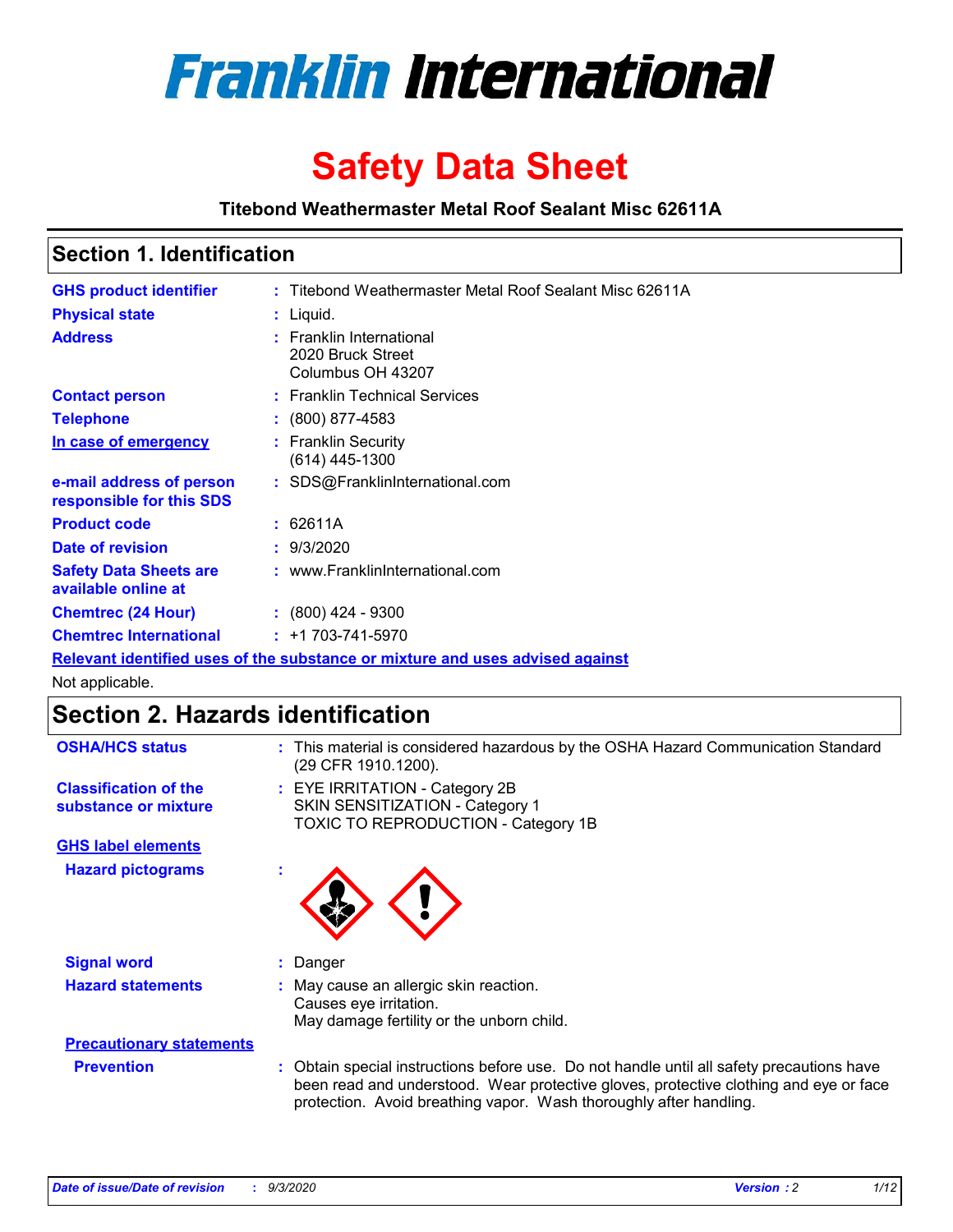### **Section 2. Hazards identification**

| <b>Response</b>                            | : IF exposed or concerned: Get medical advice or attention. Wash contaminated clothing<br>before reuse. IF ON SKIN: Wash with plenty of water. IF IN EYES: Rinse cautiously<br>with water for several minutes. Remove contact lenses, if present and easy to do.<br>Continue rinsing. If eye irritation persists: Get medical advice or attention. |
|--------------------------------------------|----------------------------------------------------------------------------------------------------------------------------------------------------------------------------------------------------------------------------------------------------------------------------------------------------------------------------------------------------|
| <b>Storage</b>                             | : Store locked up.                                                                                                                                                                                                                                                                                                                                 |
| <b>Disposal</b>                            | : Dispose of contents and container in accordance with all local, regional, national and<br>international regulations.                                                                                                                                                                                                                             |
| <b>Hazards not otherwise</b><br>classified | : Product generates methanol during cure.                                                                                                                                                                                                                                                                                                          |

## **Section 3. Composition/information on ingredients**

| <b>Substance/mixture</b> | Mixture |
|--------------------------|---------|
|                          |         |

| <b>Ingredient name</b>       | $\frac{9}{6}$ | <b>CAS number</b> |
|------------------------------|---------------|-------------------|
| 3-aminopropyltriethoxysilane | ≤3            | 919-30-2          |
| Dibutyltin dilaurate         | ∣≤0.3         | 77-58-7           |

Any concentration shown as a range is to protect confidentiality or is due to batch variation.

**There are no additional ingredients present which, within the current knowledge of the supplier and in the concentrations applicable, are classified as hazardous to health or the environment and hence require reporting in this section.**

**Occupational exposure limits, if available, are listed in Section 8.**

### **Section 4. First aid measures**

| <b>Description of necessary first aid measures</b> |                                                                                                                                                                                                                                                                                                                                                                                                                                                                                                                                                                                                                                                                                                                                                                           |
|----------------------------------------------------|---------------------------------------------------------------------------------------------------------------------------------------------------------------------------------------------------------------------------------------------------------------------------------------------------------------------------------------------------------------------------------------------------------------------------------------------------------------------------------------------------------------------------------------------------------------------------------------------------------------------------------------------------------------------------------------------------------------------------------------------------------------------------|
| <b>Eye contact</b>                                 | : Immediately flush eyes with plenty of water, occasionally lifting the upper and lower<br>eyelids. Check for and remove any contact lenses. Continue to rinse for at least 10<br>minutes. If irritation persists, get medical attention.                                                                                                                                                                                                                                                                                                                                                                                                                                                                                                                                 |
| <b>Inhalation</b>                                  | : Remove victim to fresh air and keep at rest in a position comfortable for breathing. If<br>not breathing, if breathing is irregular or if respiratory arrest occurs, provide artificial<br>respiration or oxygen by trained personnel. It may be dangerous to the person providing<br>aid to give mouth-to-mouth resuscitation. Get medical attention. If unconscious, place<br>in recovery position and get medical attention immediately. Maintain an open airway.<br>Loosen tight clothing such as a collar, tie, belt or waistband. In case of inhalation of<br>decomposition products in a fire, symptoms may be delayed. The exposed person may<br>need to be kept under medical surveillance for 48 hours.                                                       |
| <b>Skin contact</b>                                | : Wash with plenty of soap and water. Remove contaminated clothing and shoes. Wash<br>contaminated clothing thoroughly with water before removing it, or wear gloves.<br>Continue to rinse for at least 10 minutes. Get medical attention. In the event of any<br>complaints or symptoms, avoid further exposure. Wash clothing before reuse. Clean<br>shoes thoroughly before reuse.                                                                                                                                                                                                                                                                                                                                                                                     |
| <b>Ingestion</b>                                   | : Wash out mouth with water. Remove dentures if any. Remove victim to fresh air and<br>keep at rest in a position comfortable for breathing. If material has been swallowed and<br>the exposed person is conscious, give small quantities of water to drink. Stop if the<br>exposed person feels sick as vomiting may be dangerous. Do not induce vomiting<br>unless directed to do so by medical personnel. If vomiting occurs, the head should be<br>kept low so that vomit does not enter the lungs. Get medical attention. Never give<br>anything by mouth to an unconscious person. If unconscious, place in recovery position<br>and get medical attention immediately. Maintain an open airway. Loosen tight clothing<br>such as a collar, tie, belt or waistband. |
| Most important symptoms/effects, acute and delayed |                                                                                                                                                                                                                                                                                                                                                                                                                                                                                                                                                                                                                                                                                                                                                                           |
| <b>Potential acute health effects</b>              |                                                                                                                                                                                                                                                                                                                                                                                                                                                                                                                                                                                                                                                                                                                                                                           |
| Eye contact                                        | : May cause eye irritation.                                                                                                                                                                                                                                                                                                                                                                                                                                                                                                                                                                                                                                                                                                                                               |
| <b>Inhalation</b>                                  | : No known significant effects or critical hazards.                                                                                                                                                                                                                                                                                                                                                                                                                                                                                                                                                                                                                                                                                                                       |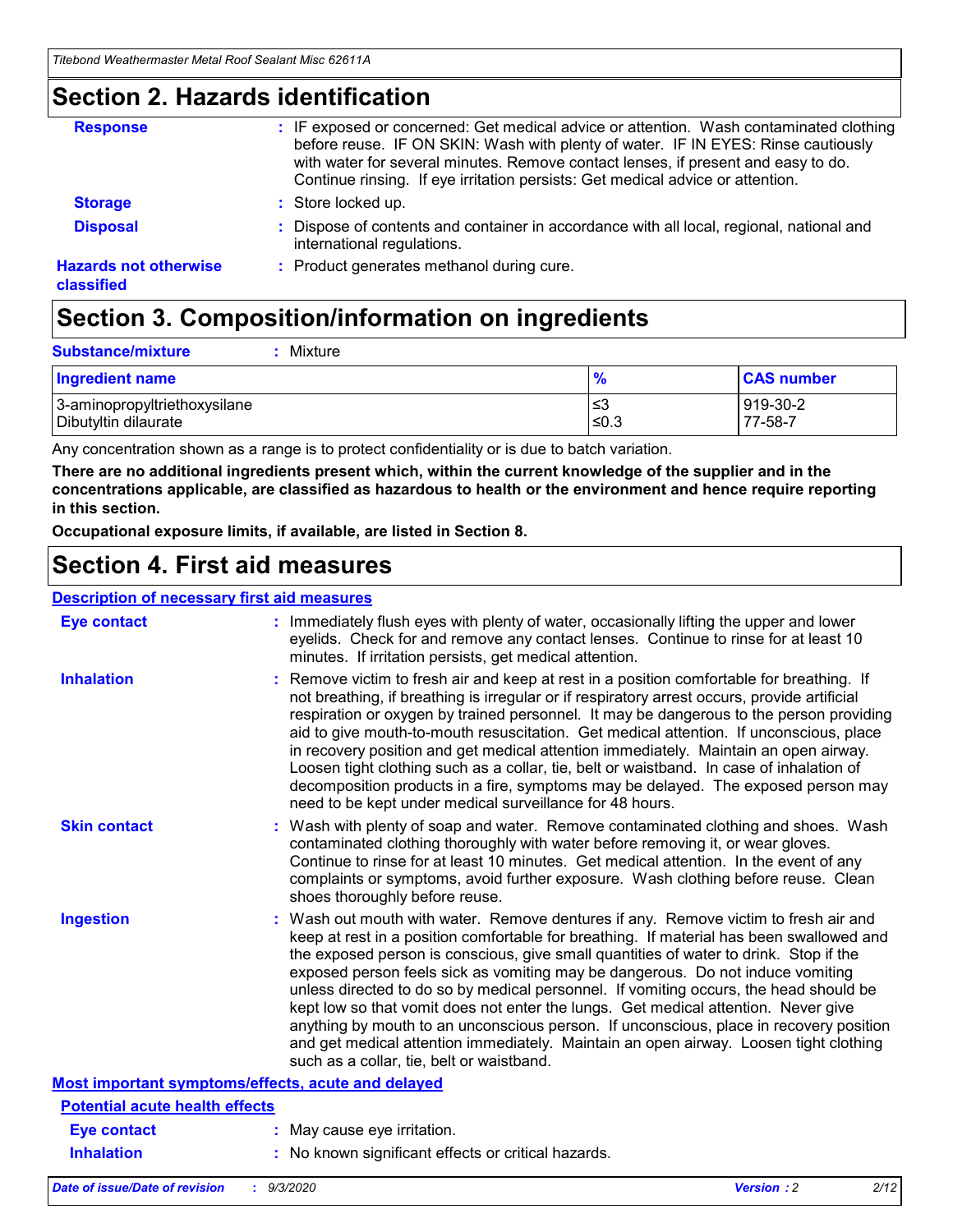| <b>Section 4. First aid measures</b> |                                                                                                                                                                                                                                                                                                                                                                                                                 |
|--------------------------------------|-----------------------------------------------------------------------------------------------------------------------------------------------------------------------------------------------------------------------------------------------------------------------------------------------------------------------------------------------------------------------------------------------------------------|
| <b>Skin contact</b>                  | : May cause skin irritation.                                                                                                                                                                                                                                                                                                                                                                                    |
| <b>Ingestion</b>                     | : No known significant effects or critical hazards.                                                                                                                                                                                                                                                                                                                                                             |
| <b>Over-exposure signs/symptoms</b>  |                                                                                                                                                                                                                                                                                                                                                                                                                 |
| <b>Eye contact</b>                   | : Adverse symptoms may include the following:<br>irritation<br>watering<br>redness                                                                                                                                                                                                                                                                                                                              |
| <b>Inhalation</b>                    | : Adverse symptoms may include the following:<br>reduced fetal weight<br>increase in fetal deaths<br>skeletal malformations                                                                                                                                                                                                                                                                                     |
| <b>Skin contact</b>                  | Adverse symptoms may include the following:<br>irritation<br>redness<br>reduced fetal weight<br>increase in fetal deaths<br>skeletal malformations                                                                                                                                                                                                                                                              |
| <b>Ingestion</b>                     | : Adverse symptoms may include the following:<br>reduced fetal weight<br>increase in fetal deaths<br>skeletal malformations                                                                                                                                                                                                                                                                                     |
|                                      | Indication of immediate medical attention and special treatment needed, if necessary                                                                                                                                                                                                                                                                                                                            |
| <b>Notes to physician</b>            | : In case of inhalation of decomposition products in a fire, symptoms may be delayed.<br>The exposed person may need to be kept under medical surveillance for 48 hours.                                                                                                                                                                                                                                        |
| <b>Specific treatments</b>           | : No specific treatment.                                                                                                                                                                                                                                                                                                                                                                                        |
| <b>Protection of first-aiders</b>    | : No action shall be taken involving any personal risk or without suitable training. If it is<br>suspected that fumes are still present, the rescuer should wear an appropriate mask or<br>self-contained breathing apparatus. It may be dangerous to the person providing aid to<br>give mouth-to-mouth resuscitation. Wash contaminated clothing thoroughly with water<br>before removing it, or wear gloves. |

### **See toxicological information (Section 11)**

## **Section 5. Fire-fighting measures**

| <b>Extinguishing media</b>                               |                                                                                                                                                                                                     |
|----------------------------------------------------------|-----------------------------------------------------------------------------------------------------------------------------------------------------------------------------------------------------|
| <b>Suitable extinguishing</b><br>media                   | : Use an extinguishing agent suitable for the surrounding fire.                                                                                                                                     |
| <b>Unsuitable extinguishing</b><br>media                 | $:$ None known.                                                                                                                                                                                     |
| <b>Specific hazards arising</b><br>from the chemical     | : In a fire or if heated, a pressure increase will occur and the container may burst.                                                                                                               |
| <b>Hazardous thermal</b><br>decomposition products       | Decomposition products may include the following materials:<br>carbon dioxide<br>carbon monoxide<br>nitrogen oxides<br>metal oxide/oxides                                                           |
| <b>Special protective actions</b><br>for fire-fighters   | : Promptly isolate the scene by removing all persons from the vicinity of the incident if<br>there is a fire. No action shall be taken involving any personal risk or without suitable<br>training. |
| <b>Special protective</b><br>equipment for fire-fighters | Fire-fighters should wear appropriate protective equipment and self-contained breathing<br>apparatus (SCBA) with a full face-piece operated in positive pressure mode.                              |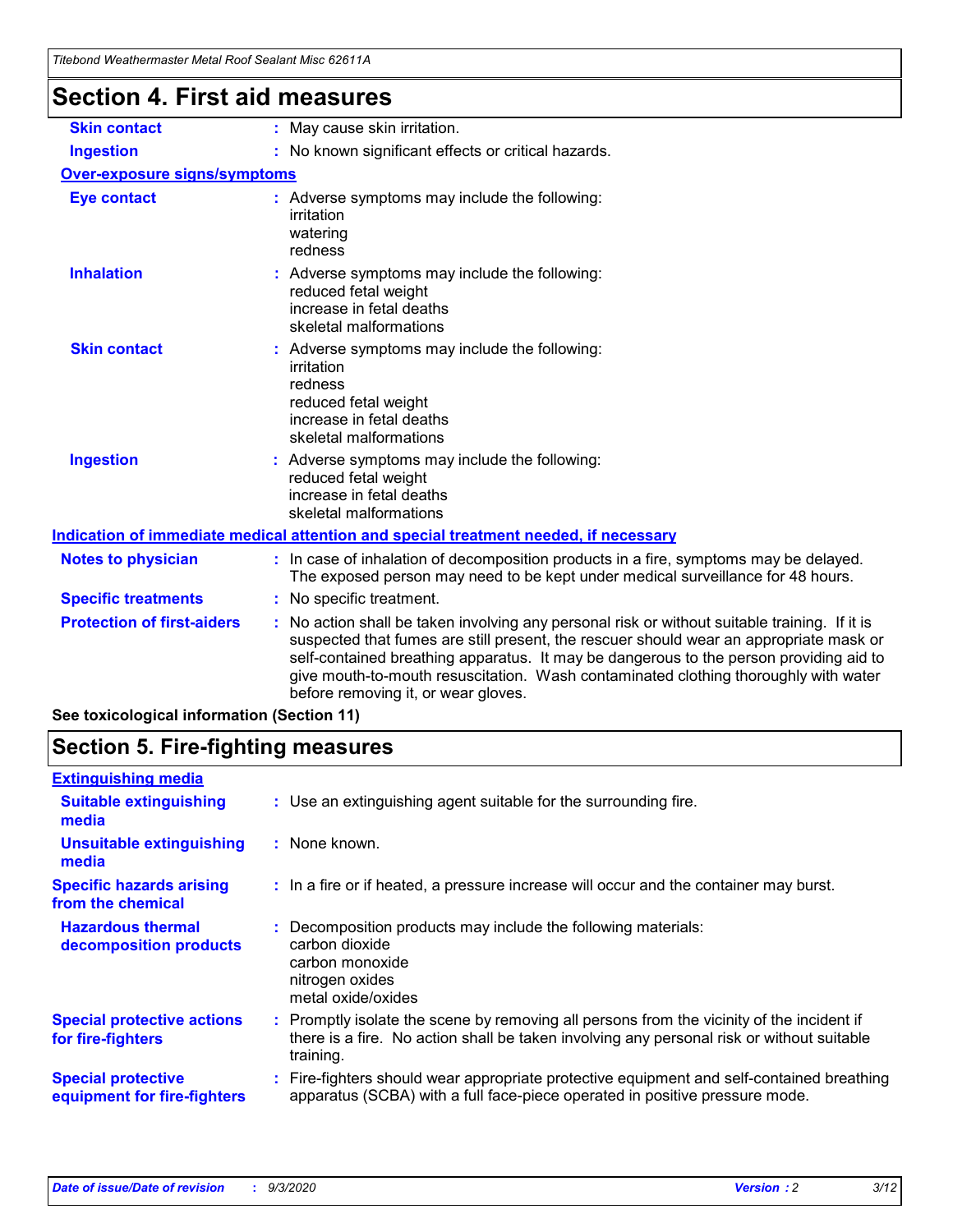### **Section 6. Accidental release measures**

|                                                              | Personal precautions, protective equipment and emergency procedures                                                                                                                                                                                                                                                                                                                                                                                                                                                                                                                                                                                                                                          |  |  |  |
|--------------------------------------------------------------|--------------------------------------------------------------------------------------------------------------------------------------------------------------------------------------------------------------------------------------------------------------------------------------------------------------------------------------------------------------------------------------------------------------------------------------------------------------------------------------------------------------------------------------------------------------------------------------------------------------------------------------------------------------------------------------------------------------|--|--|--|
| For non-emergency<br>personnel                               | : No action shall be taken involving any personal risk or without suitable training.<br>Evacuate surrounding areas. Keep unnecessary and unprotected personnel from<br>entering. Do not touch or walk through spilled material. Avoid breathing vapor or mist.<br>Provide adequate ventilation. Wear appropriate respirator when ventilation is<br>inadequate. Put on appropriate personal protective equipment.                                                                                                                                                                                                                                                                                             |  |  |  |
| For emergency responders                                     | : If specialized clothing is required to deal with the spillage, take note of any information in<br>Section 8 on suitable and unsuitable materials. See also the information in "For non-<br>emergency personnel".                                                                                                                                                                                                                                                                                                                                                                                                                                                                                           |  |  |  |
| <b>Environmental precautions</b>                             | : Avoid dispersal of spilled material and runoff and contact with soil, waterways, drains<br>and sewers. Inform the relevant authorities if the product has caused environmental<br>pollution (sewers, waterways, soil or air).                                                                                                                                                                                                                                                                                                                                                                                                                                                                              |  |  |  |
| <b>Methods and materials for containment and cleaning up</b> |                                                                                                                                                                                                                                                                                                                                                                                                                                                                                                                                                                                                                                                                                                              |  |  |  |
| <b>Small spill</b>                                           | : Stop leak if without risk. Move containers from spill area. Dilute with water and mop up<br>if water-soluble. Alternatively, or if water-insoluble, absorb with an inert dry material and<br>place in an appropriate waste disposal container. Dispose of via a licensed waste<br>disposal contractor.                                                                                                                                                                                                                                                                                                                                                                                                     |  |  |  |
| <b>Large spill</b>                                           | : Stop leak if without risk. Move containers from spill area. Approach release from<br>upwind. Prevent entry into sewers, water courses, basements or confined areas. Wash<br>spillages into an effluent treatment plant or proceed as follows. Contain and collect<br>spillage with non-combustible, absorbent material e.g. sand, earth, vermiculite or<br>diatomaceous earth and place in container for disposal according to local regulations<br>(see Section 13). Dispose of via a licensed waste disposal contractor. Contaminated<br>absorbent material may pose the same hazard as the spilled product. Note: see<br>Section 1 for emergency contact information and Section 13 for waste disposal. |  |  |  |

## **Section 7. Handling and storage**

### **Precautions for safe handling**

| <b>Protective measures</b>                                                       | : Put on appropriate personal protective equipment (see Section 8). Persons with a<br>history of skin sensitization problems should not be employed in any process in which<br>this product is used. Avoid exposure - obtain special instructions before use. Avoid<br>exposure during pregnancy. Do not handle until all safety precautions have been read<br>and understood. Do not get in eyes or on skin or clothing. Do not ingest. Avoid<br>breathing vapor or mist. If during normal use the material presents a respiratory hazard,<br>use only with adequate ventilation or wear appropriate respirator. Keep in the original<br>container or an approved alternative made from a compatible material, kept tightly<br>closed when not in use. Empty containers retain product residue and can be hazardous.<br>Do not reuse container. |
|----------------------------------------------------------------------------------|--------------------------------------------------------------------------------------------------------------------------------------------------------------------------------------------------------------------------------------------------------------------------------------------------------------------------------------------------------------------------------------------------------------------------------------------------------------------------------------------------------------------------------------------------------------------------------------------------------------------------------------------------------------------------------------------------------------------------------------------------------------------------------------------------------------------------------------------------|
| <b>Advice on general</b><br>occupational hygiene                                 | : Eating, drinking and smoking should be prohibited in areas where this material is<br>handled, stored and processed. Workers should wash hands and face before eating,<br>drinking and smoking. Remove contaminated clothing and protective equipment before<br>entering eating areas. See also Section 8 for additional information on hygiene<br>measures.                                                                                                                                                                                                                                                                                                                                                                                                                                                                                    |
| <b>Conditions for safe storage,</b><br>including any<br><i>incompatibilities</i> | Store between the following temperatures: 0 to $120^{\circ}$ C (32 to $248^{\circ}$ F). Store in<br>accordance with local regulations. Store in original container protected from direct<br>sunlight in a dry, cool and well-ventilated area, away from incompatible materials (see<br>Section 10) and food and drink. Store locked up. Keep container tightly closed and<br>sealed until ready for use. Containers that have been opened must be carefully<br>resealed and kept upright to prevent leakage. Do not store in unlabeled containers.<br>Use appropriate containment to avoid environmental contamination. See Section 10 for<br>incompatible materials before handling or use.                                                                                                                                                     |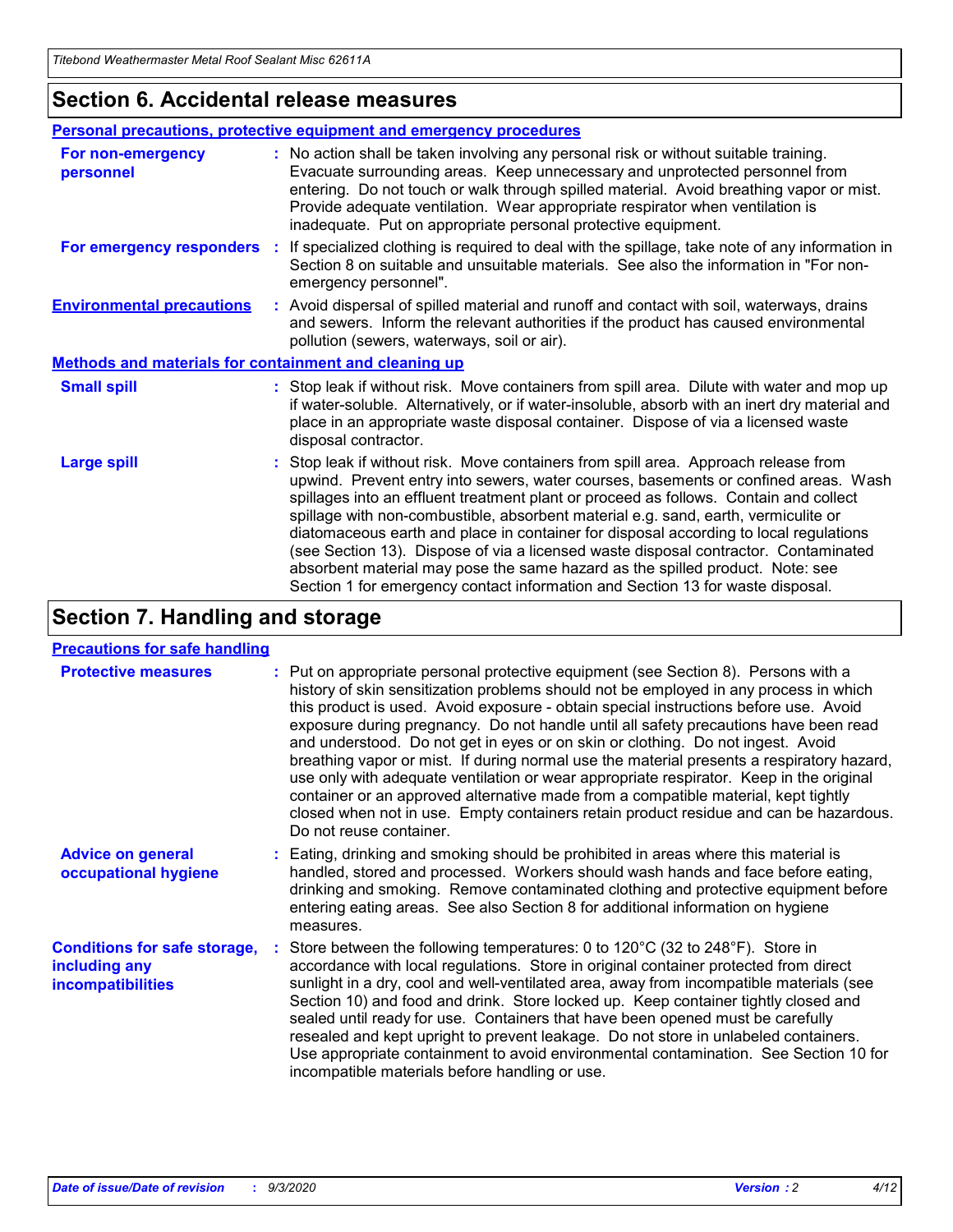## **Section 8. Exposure controls/personal protection**

### **Control parameters**

#### **Occupational exposure limits**

| <b>Ingredient name</b>                               |    |                        | <b>Exposure limits</b>                                                                                                                                                                                                                                                                                                                                                                                                                                                                                                                                                                                                 |
|------------------------------------------------------|----|------------------------|------------------------------------------------------------------------------------------------------------------------------------------------------------------------------------------------------------------------------------------------------------------------------------------------------------------------------------------------------------------------------------------------------------------------------------------------------------------------------------------------------------------------------------------------------------------------------------------------------------------------|
| 3-aminopropyltriethoxysilane<br>Dibutyltin dilaurate |    |                        | None.<br>ACGIH TLV (United States, 3/2020). Absorbed through skin.<br>Notes: as Sn<br>TWA: 0.1 mg/m <sup>3</sup> , (as Sn) 8 hours.<br>STEL: 0.2 mg/m <sup>3</sup> , (as Sn) 15 minutes.<br>NIOSH REL (United States, 10/2016). Absorbed through skin.<br>Notes: as Sn<br>TWA: 0.1 mg/m <sup>3</sup> , (as Sn) 10 hours.<br>OSHA PEL (United States, 5/2018). Notes: as Sn<br>TWA: $0.1 \text{ mg/m}^3$ , (as Sn) 8 hours.<br>OSHA PEL 1989 (United States, 3/1989). Absorbed through skin.<br>Notes: measured as Sn<br>TWA: 0.1 mg/m <sup>3</sup> , (measured as Sn) 8 hours. Form: Organic                           |
| <b>Appropriate engineering</b><br>controls           |    |                        | : If user operations generate dust, fumes, gas, vapor or mist, use process enclosures,<br>local exhaust ventilation or other engineering controls to keep worker exposure to<br>airborne contaminants below any recommended or statutory limits.                                                                                                                                                                                                                                                                                                                                                                       |
| <b>Environmental exposure</b><br><b>controls</b>     |    |                        | Emissions from ventilation or work process equipment should be checked to ensure<br>they comply with the requirements of environmental protection legislation. In some<br>cases, fume scrubbers, filters or engineering modifications to the process equipment<br>will be necessary to reduce emissions to acceptable levels.                                                                                                                                                                                                                                                                                          |
| <b>Individual protection measures</b>                |    |                        |                                                                                                                                                                                                                                                                                                                                                                                                                                                                                                                                                                                                                        |
| <b>Hygiene measures</b>                              |    |                        | : Wash hands, forearms and face thoroughly after handling chemical products, before<br>eating, smoking and using the lavatory and at the end of the working period.<br>Appropriate techniques should be used to remove potentially contaminated clothing.<br>Contaminated work clothing should not be allowed out of the workplace. Wash<br>contaminated clothing before reusing. Ensure that eyewash stations and safety<br>showers are close to the workstation location.                                                                                                                                            |
| <b>Eye/face protection</b>                           |    |                        | : Safety eyewear complying with an approved standard should be used when a risk<br>assessment indicates this is necessary to avoid exposure to liquid splashes, mists,<br>gases or dusts. If contact is possible, the following protection should be worn, unless<br>the assessment indicates a higher degree of protection: chemical splash goggles.                                                                                                                                                                                                                                                                  |
| <b>Skin protection</b>                               |    |                        |                                                                                                                                                                                                                                                                                                                                                                                                                                                                                                                                                                                                                        |
| <b>Hand protection</b>                               |    |                        | : Chemical-resistant, impervious gloves complying with an approved standard should be<br>worn at all times when handling chemical products if a risk assessment indicates this is<br>necessary. Considering the parameters specified by the glove manufacturer, check<br>during use that the gloves are still retaining their protective properties. It should be<br>noted that the time to breakthrough for any glove material may be different for different<br>glove manufacturers. In the case of mixtures, consisting of several substances, the<br>protection time of the gloves cannot be accurately estimated. |
| <b>Body protection</b>                               |    | handling this product. | Personal protective equipment for the body should be selected based on the task being<br>performed and the risks involved and should be approved by a specialist before                                                                                                                                                                                                                                                                                                                                                                                                                                                |
| <b>Other skin protection</b>                         |    |                        | : Appropriate footwear and any additional skin protection measures should be selected<br>based on the task being performed and the risks involved and should be approved by a<br>specialist before handling this product.                                                                                                                                                                                                                                                                                                                                                                                              |
| <b>Respiratory protection</b>                        | ÷. | aspects of use.        | Based on the hazard and potential for exposure, select a respirator that meets the<br>appropriate standard or certification. Respirators must be used according to a<br>respiratory protection program to ensure proper fitting, training, and other important                                                                                                                                                                                                                                                                                                                                                         |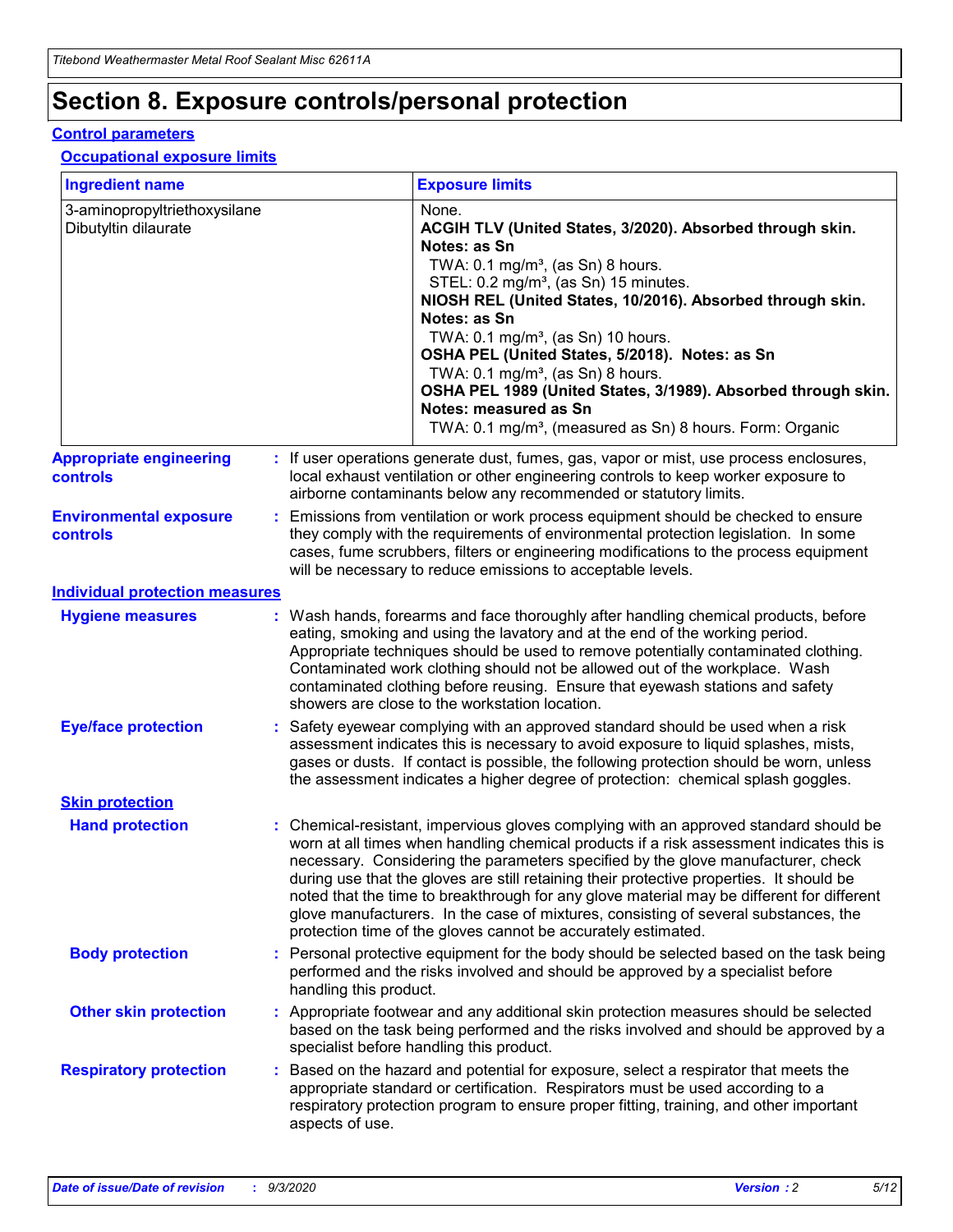### **Section 9. Physical and chemical properties**

#### **Appearance**

| <b>Physical state</b>                             | : Liquid. [Paste.]                                                |
|---------------------------------------------------|-------------------------------------------------------------------|
| Color                                             | Not available.                                                    |
| Odor                                              | : Characteristic.                                                 |
| <b>Odor threshold</b>                             | : Not available.                                                  |
| pH                                                | : Not applicable.                                                 |
| <b>Melting point</b>                              | : Not available.                                                  |
| <b>Boiling point</b>                              | : $>200^{\circ}$ C ( $>392^{\circ}$ F)                            |
| <b>Flash point</b>                                | : Closed cup: >200°C (>392°F) [Setaflash.]                        |
| <b>Evaporation rate</b>                           | $:$ >1 (butyl acetate = 1)                                        |
| <b>Flammability (solid, gas)</b>                  | : Not available.                                                  |
| Lower and upper explosive<br>(flammable) limits   | : Not available.                                                  |
| <b>VOC (less water, less</b><br>exempt solvents)  | $: 0$ g/l                                                         |
| <b>Volatility</b>                                 | $: 0\%$ (w/w)                                                     |
| <b>Vapor density</b>                              | : Not available.                                                  |
| <b>Relative density</b>                           | $\mathbf{1}$ $\mathbf{\sqrt{432}}$                                |
| <b>Solubility</b>                                 | : Insoluble in the following materials: cold water and hot water. |
| <b>Solubility in water</b>                        | : Not available.                                                  |
| <b>Partition coefficient: n-</b><br>octanol/water | : Not available.                                                  |
| <b>Auto-ignition temperature</b>                  | : Not available.                                                  |
| <b>Decomposition temperature</b>                  | : Not available.                                                  |
| <b>Viscosity</b>                                  | : Not available.                                                  |

### **Section 10. Stability and reactivity**

| <b>Reactivity</b>                                   | : No specific test data related to reactivity available for this product or its ingredients.            |
|-----------------------------------------------------|---------------------------------------------------------------------------------------------------------|
| <b>Chemical stability</b>                           | : The product is stable.                                                                                |
| <b>Possibility of hazardous</b><br><b>reactions</b> | : Under normal conditions of storage and use, hazardous reactions will not occur.                       |
| <b>Conditions to avoid</b>                          | : No specific data.                                                                                     |
| <b>Incompatible materials</b>                       | No specific data.                                                                                       |
| <b>Hazardous decomposition</b><br>products          | Under normal conditions of storage and use, hazardous decomposition products should<br>not be produced. |

## **Section 11. Toxicological information**

### **Information on toxicological effects**

### **Acute toxicity**

| <b>Product/ingredient name</b> | <b>Result</b>           | <b>Species</b> | <b>Dose</b>                | <b>Exposure</b> |
|--------------------------------|-------------------------|----------------|----------------------------|-----------------|
| 3-aminopropyltriethoxysilane   | <b>ILD50 Dermal</b>     | Rabbit         | 4.29 g/kg                  |                 |
| Dibutyltin dilaurate           | ILD50 Oral<br>LD50 Oral | Rat<br>Rat     | $1.57$ g/kg<br>175 $mg/kg$ |                 |
|                                |                         |                |                            |                 |

**Irritation/Corrosion**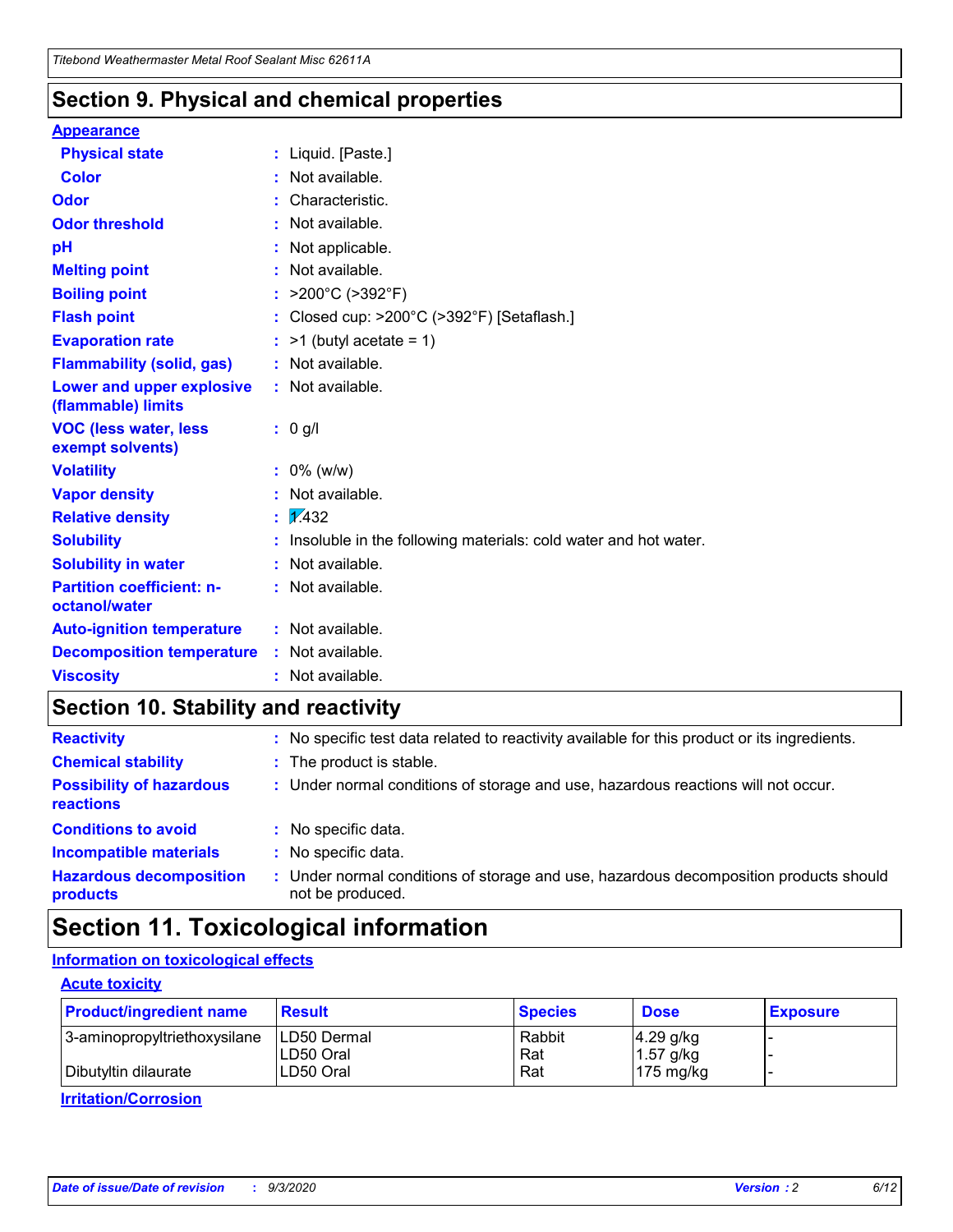## **Section 11. Toxicological information**

| <b>Product/ingredient name</b> | <b>Result</b>                 | <b>Species</b> | <b>Score</b> | <b>Exposure</b>    | <b>Observation</b>       |
|--------------------------------|-------------------------------|----------------|--------------|--------------------|--------------------------|
| 3-aminopropyltriethoxysilane   | Eyes - Mild irritant          | Rabbit         |              | $100 \text{ mg}$   |                          |
|                                | Eyes - Severe irritant        | Rabbit         |              | 24 hours 750       |                          |
|                                |                               |                |              | ug                 |                          |
|                                | <b>Skin - Severe irritant</b> | Rabbit         |              | 24 hours 5         | $\overline{\phantom{0}}$ |
| Dibutyltin dilaurate           | Eyes - Moderate irritant      | Rabbit         |              | mg<br>24 hours 100 |                          |
|                                |                               |                |              | mg                 |                          |
|                                | Skin - Severe irritant        | Rabbit         |              | 500 mg             | -                        |

### **Sensitization**

Not available.

### **Mutagenicity**

Not available.

### **Carcinogenicity**

Not available.

#### **Reproductive toxicity**

Not available.

#### **Teratogenicity**

Not available.

### **Specific target organ toxicity (single exposure)**

Not available.

#### **Specific target organ toxicity (repeated exposure)**

| <b>Name</b>                                                                         |                                                                            | <b>Category</b>                                     | <b>Route of</b><br>exposure | <b>Target organs</b> |  |  |
|-------------------------------------------------------------------------------------|----------------------------------------------------------------------------|-----------------------------------------------------|-----------------------------|----------------------|--|--|
| Dibutyltin dilaurate                                                                |                                                                            | Category 1                                          | -                           | respiratory system   |  |  |
| <b>Aspiration hazard</b><br>Not available.                                          |                                                                            |                                                     |                             |                      |  |  |
| <b>Information on the likely</b><br>routes of exposure                              | : Not available.                                                           |                                                     |                             |                      |  |  |
| <b>Potential acute health effects</b>                                               |                                                                            |                                                     |                             |                      |  |  |
| <b>Eye contact</b>                                                                  | : May cause eye irritation.                                                |                                                     |                             |                      |  |  |
| <b>Inhalation</b>                                                                   |                                                                            | : No known significant effects or critical hazards. |                             |                      |  |  |
| <b>Skin contact</b>                                                                 |                                                                            | : May cause skin irritation.                        |                             |                      |  |  |
| <b>Ingestion</b>                                                                    |                                                                            | : No known significant effects or critical hazards. |                             |                      |  |  |
| <b>Symptoms related to the physical, chemical and toxicological characteristics</b> |                                                                            |                                                     |                             |                      |  |  |
| <b>Eye contact</b>                                                                  | irritation<br>watering<br>redness                                          | : Adverse symptoms may include the following:       |                             |                      |  |  |
| <b>Inhalation</b>                                                                   | reduced fetal weight<br>increase in fetal deaths<br>skeletal malformations | : Adverse symptoms may include the following:       |                             |                      |  |  |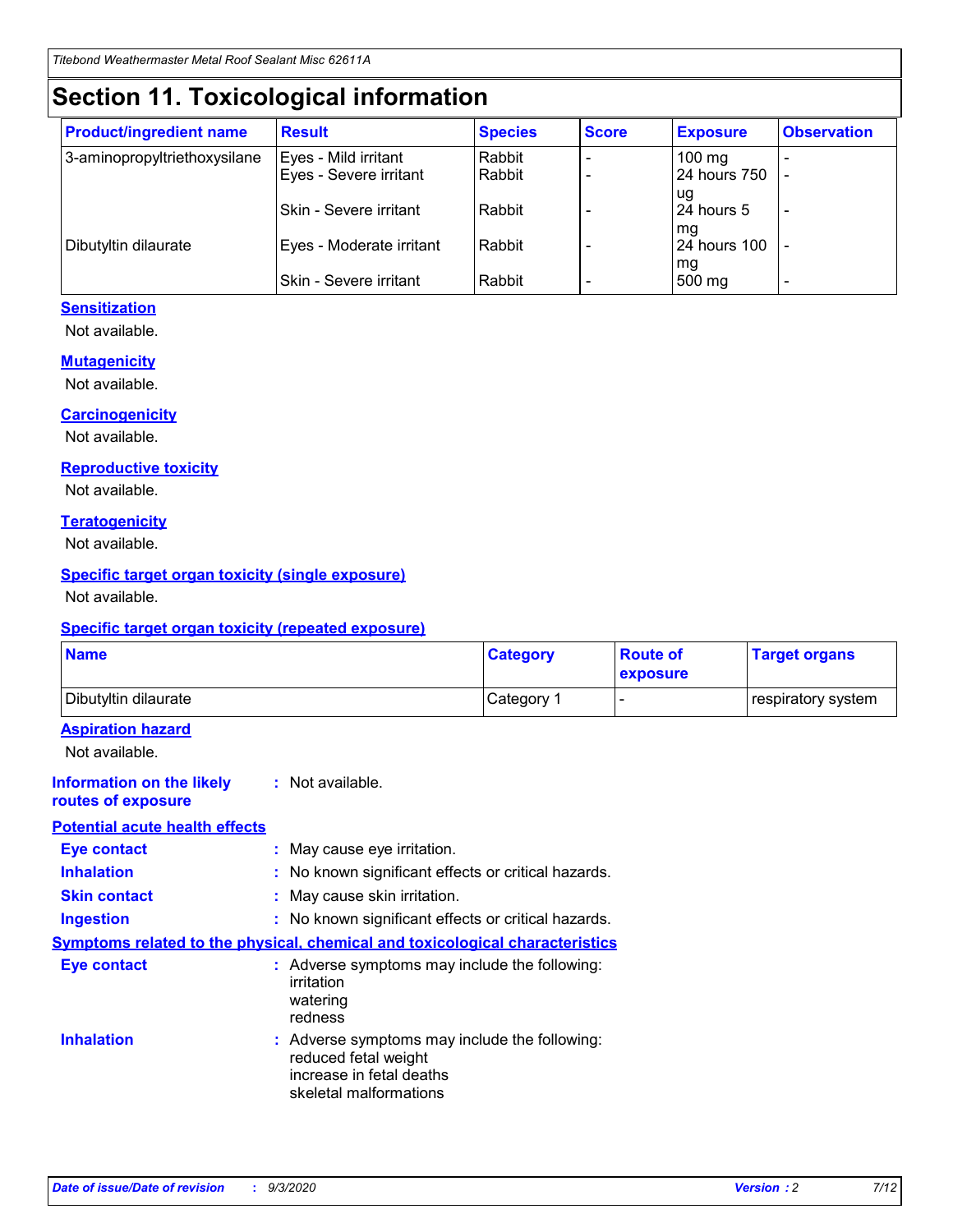*Titebond Weathermaster Metal Roof Sealant Misc 62611A*

## **Section 11. Toxicological information**

| <b>Skin contact</b>                     | : Adverse symptoms may include the following:<br>irritation<br>redness<br>reduced fetal weight<br>increase in fetal deaths<br>skeletal malformations |
|-----------------------------------------|------------------------------------------------------------------------------------------------------------------------------------------------------|
| <b>Ingestion</b>                        | : Adverse symptoms may include the following:<br>reduced fetal weight<br>increase in fetal deaths<br>skeletal malformations                          |
|                                         | Delayed and immediate effects and also chronic effects from short and long term exposure                                                             |
| <b>Short term exposure</b>              |                                                                                                                                                      |
| <b>Potential immediate</b><br>effects   | : Not available.                                                                                                                                     |
| <b>Potential delayed effects</b>        | : Not available.                                                                                                                                     |
| <b>Long term exposure</b>               |                                                                                                                                                      |
| <b>Potential immediate</b><br>effects   | : Not available.                                                                                                                                     |
| <b>Potential delayed effects</b>        | : Not available.                                                                                                                                     |
| <b>Potential chronic health effects</b> |                                                                                                                                                      |
| Not available.                          |                                                                                                                                                      |
| <b>General</b>                          | : Once sensitized, a severe allergic reaction may occur when subsequently exposed to<br>very low levels.                                             |
| <b>Carcinogenicity</b>                  | : No known significant effects or critical hazards.                                                                                                  |
| <b>Mutagenicity</b>                     | : No known significant effects or critical hazards.                                                                                                  |
| <b>Teratogenicity</b>                   | May damage the unborn child.                                                                                                                         |
| <b>Developmental effects</b>            | : No known significant effects or critical hazards.                                                                                                  |
| <b>Fertility effects</b>                | : May damage fertility.                                                                                                                              |
| <b>Numerical measures of toxicity</b>   |                                                                                                                                                      |
| <b>Acute toxicity estimates</b>         |                                                                                                                                                      |
| الملحلة والمستحقق فالمرابط              |                                                                                                                                                      |

Not available.

## **Section 12. Ecological information**

### **Toxicity**

| <b>Product/ingredient name</b> | <b>Result</b>                                       | <b>Species</b>               | <b>Exposure</b>       |
|--------------------------------|-----------------------------------------------------|------------------------------|-----------------------|
| Dibutyltin dilaurate           | $ CC50>3$ mg/l<br>Chronic EC10 > 2 mg/l Fresh water | Algae<br>Algae - Desmodesmus | 72 hours<br>196 hours |
|                                |                                                     | <b>I</b> subspicatus         |                       |

### **Persistence and degradability**

| <b>Product/ingredient name</b> | <b>Test</b>                                                                    | <b>Result</b>  |                   | <b>Dose</b> | <b>Inoculum</b>         |
|--------------------------------|--------------------------------------------------------------------------------|----------------|-------------------|-------------|-------------------------|
| Dibutyltin dilaurate           | OECD 301F<br>Ready<br>Biodegradability -<br>Manometric<br>Respirometry<br>Test | 23 % - 28 days |                   |             |                         |
| <b>Product/ingredient name</b> | <b>Aquatic half-life</b>                                                       |                | <b>Photolysis</b> |             | <b>Biodegradability</b> |
| Dibutyltin dilaurate           |                                                                                |                |                   |             | <b>Inherent</b>         |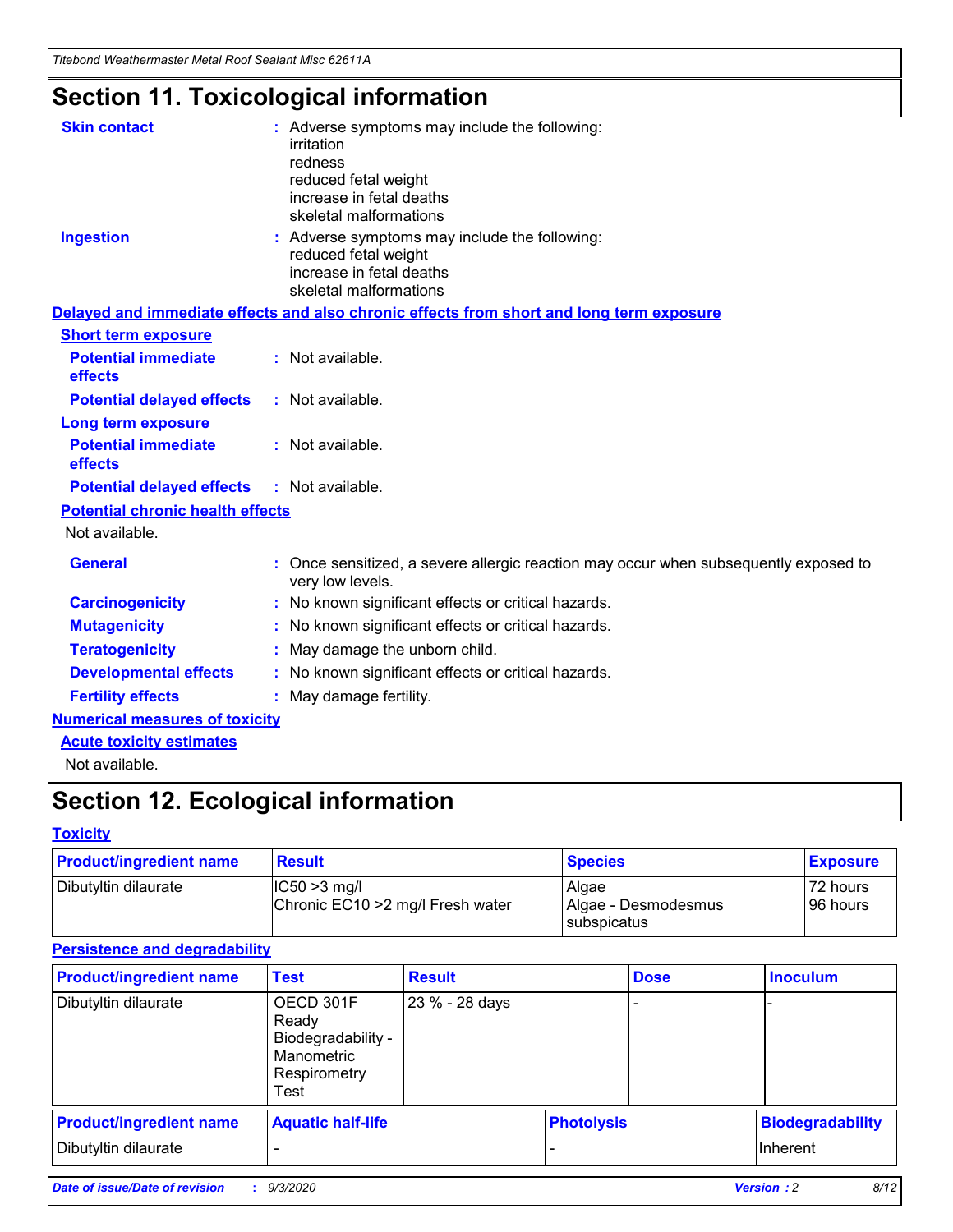## **Section 12. Ecological information**

#### **Bioaccumulative potential**

| <b>Product/ingredient name</b> | $LoaPow$ | <b>BCF</b> | <b>Potential</b> |
|--------------------------------|----------|------------|------------------|
| 3-aminopropyltriethoxysilane   | 1.7      | 3.4        | low              |
| Dibutyltin dilaurate           | 4.44     | 2.91       | low              |

#### **Mobility in soil**

| <b>Soil/water partition</b>           | : Not available. |
|---------------------------------------|------------------|
| <b>coefficient</b> (K <sub>oc</sub> ) |                  |

**Other adverse effects** : No known significant effects or critical hazards.

## **Section 13. Disposal considerations**

**Disposal methods :**

The generation of waste should be avoided or minimized wherever possible. Disposal of this product, solutions and any by-products should at all times comply with the requirements of environmental protection and waste disposal legislation and any regional local authority requirements. Dispose of surplus and non-recyclable products via a licensed waste disposal contractor. Waste should not be disposed of untreated to the sewer unless fully compliant with the requirements of all authorities with jurisdiction. Waste packaging should be recycled. Incineration or landfill should only be considered when recycling is not feasible. This material and its container must be disposed of in a safe way. Care should be taken when handling emptied containers that have not been cleaned or rinsed out. Empty containers or liners may retain some product residues. Avoid dispersal of spilled material and runoff and contact with soil, waterways, drains and sewers.

## **Section 14. Transport information**

|                                      | <b>DOT</b><br><b>Classification</b> | <b>TDG</b><br><b>Classification</b> | <b>Mexico</b><br><b>Classification</b> | <b>ADR/RID</b>           | <b>IMDG</b>              | <b>IATA</b>    |
|--------------------------------------|-------------------------------------|-------------------------------------|----------------------------------------|--------------------------|--------------------------|----------------|
| <b>UN number</b>                     | Not regulated.                      | Not regulated.                      | Not regulated.                         | Not regulated.           | Not regulated.           | Not regulated. |
| <b>UN proper</b><br>shipping name    |                                     |                                     |                                        |                          |                          |                |
| <b>Transport</b><br>hazard class(es) | $\blacksquare$                      | $\overline{\phantom{0}}$            | $\overline{\phantom{a}}$               | $\overline{\phantom{0}}$ | $\overline{\phantom{a}}$ | $\blacksquare$ |
| <b>Packing group</b>                 |                                     |                                     |                                        |                          |                          | -              |
| <b>Environmental</b><br>hazards      | No.                                 | No.                                 | No.                                    | No.                      | No.                      | No.            |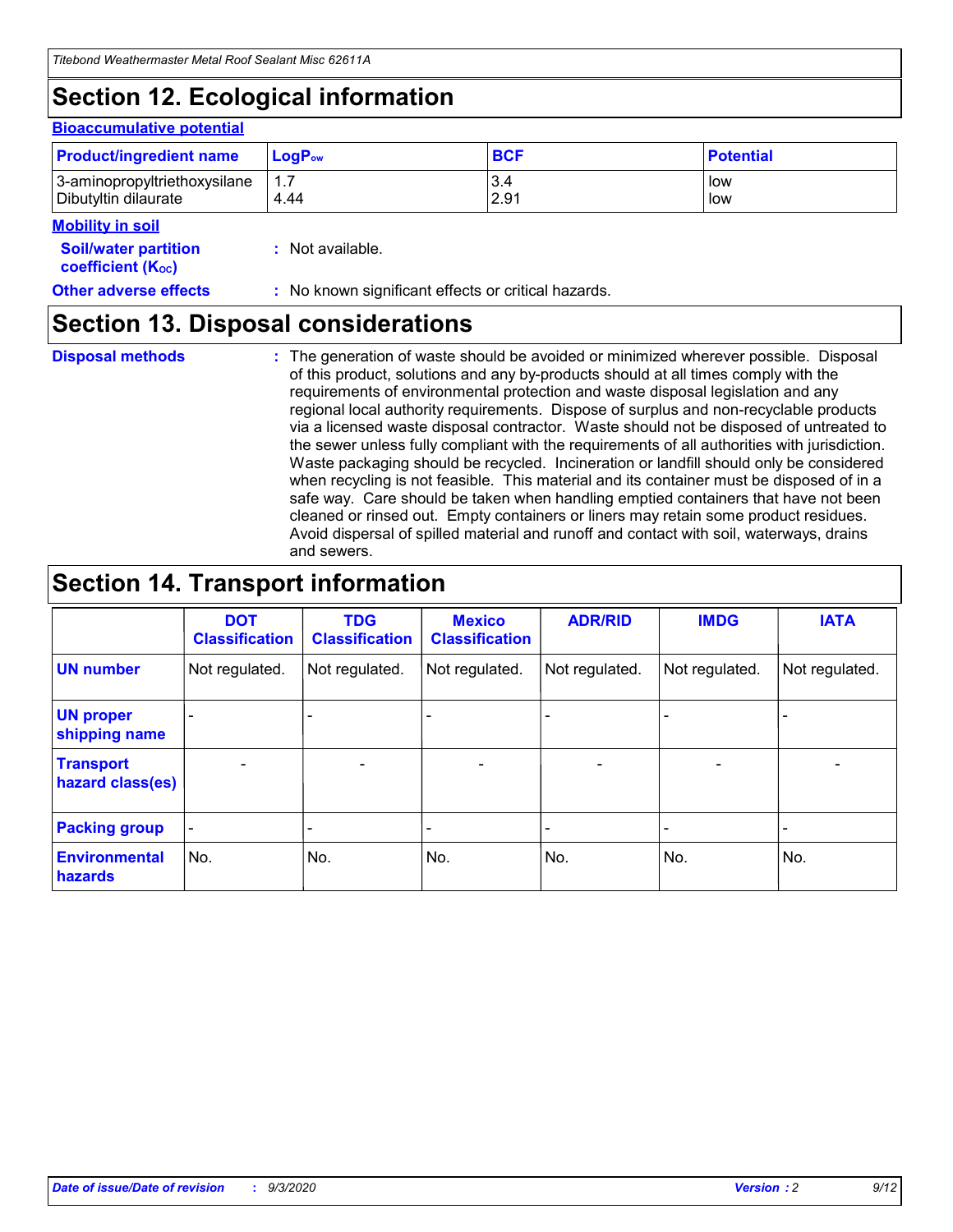### **Section 15. Regulatory information**

### **U.S. Federal regulations**

#### **SARA 302/304**

### **Composition/information on ingredients**

No products were found.

| SARA 304 RQ | Not applicable. |
|-------------|-----------------|
|-------------|-----------------|

#### **SARA 311/312**

**Classification :** EYE IRRITATION - Category 2B SKIN SENSITIZATION - Category 1 TOXIC TO REPRODUCTION - Category 1B HNOC - Product generates methanol during cure.

### **Composition/information on ingredients**

| <b>Name</b>                  | $\frac{9}{6}$ | <b>Classification</b>                                                                                                                                                                                                                                                                                      |
|------------------------------|---------------|------------------------------------------------------------------------------------------------------------------------------------------------------------------------------------------------------------------------------------------------------------------------------------------------------------|
| 3-aminopropyltriethoxysilane | $\leq$ 3      | <b>FLAMMABLE LIQUIDS - Category 4</b><br><b>ACUTE TOXICITY (oral) - Category 4</b><br><b>SKIN IRRITATION - Category 2</b><br>EYE IRRITATION - Category 2A                                                                                                                                                  |
| Dibutyltin dilaurate         | ≤0.3          | <b>ACUTE TOXICITY (oral) - Category 3</b><br>SKIN CORROSION - Category 1C<br>SERIOUS EYE DAMAGE - Category 1<br>SKIN SENSITIZATION - Category 1<br><b>GERM CELL MUTAGENICITY - Category 2</b><br>TOXIC TO REPRODUCTION - Category 1B<br>SPECIFIC TARGET ORGAN TOXICITY (REPEATED<br>EXPOSURE) - Category 1 |

### **State regulations**

**Massachusetts :**

: None of the components are listed.

**New York :** None of the components are listed.

**New Jersey :** None of the components are listed.

**Pennsylvania :** None of the components are listed.

### **California Prop. 65**

WARNING: This product can expose you to methanol, which is known to the State of California to cause birth defects or other reproductive harm. For more information go to www.P65Warnings.ca.gov.

| Ingredient name | No significant risk<br>level | <b>Maximum</b><br>acceptable dosage<br><b>level</b> |
|-----------------|------------------------------|-----------------------------------------------------|
| l methanol      |                              | Yes.                                                |

### **International regulations**

**Chemical Weapon Convention List Schedules I, II & III Chemicals** Not listed.

### **Montreal Protocol**

Not listed.

**Stockholm Convention on Persistent Organic Pollutants**

Not listed.

### **UNECE Aarhus Protocol on POPs and Heavy Metals** Not listed.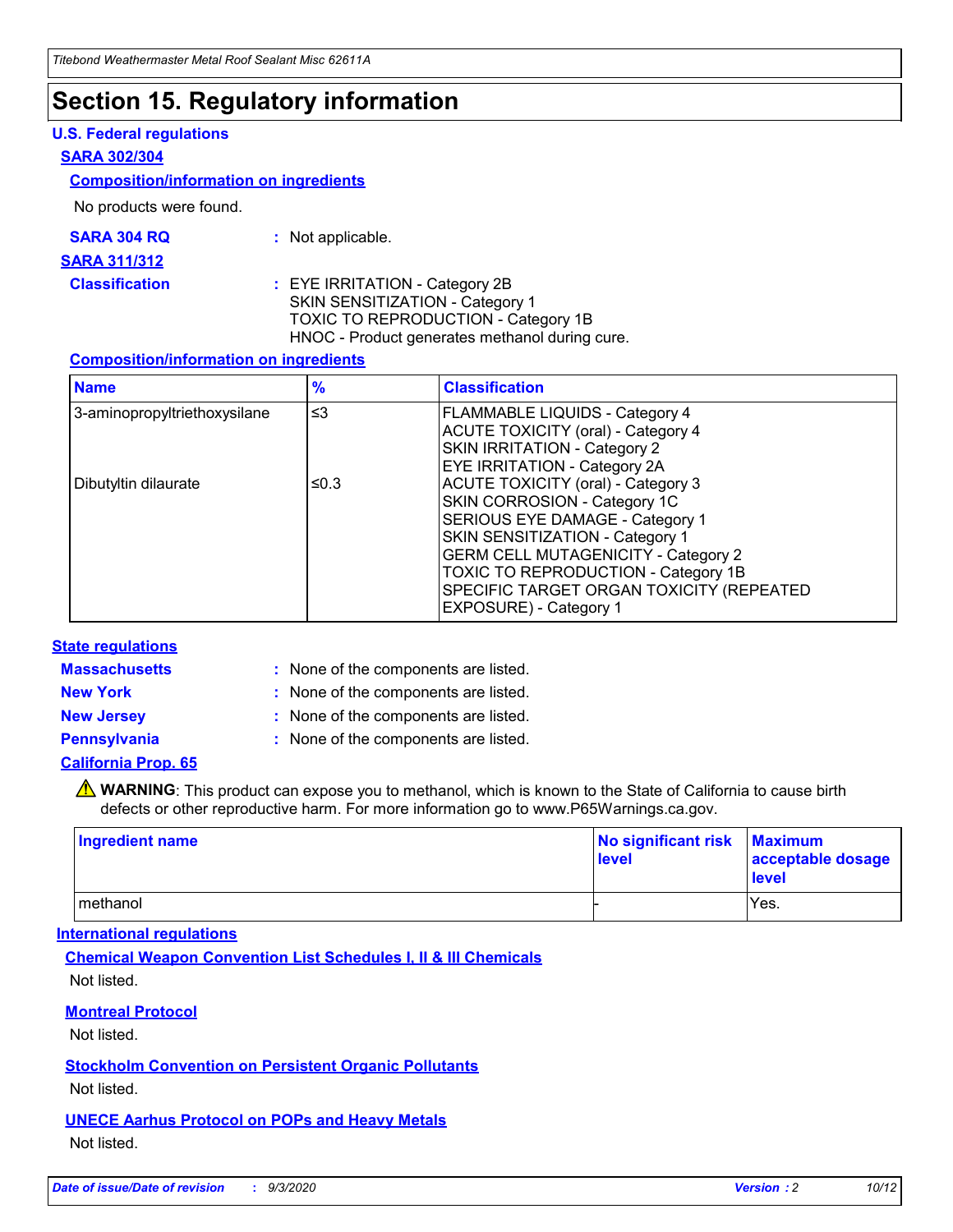## **Section 15. Regulatory information**

### **Inventory list**

- 
- **China :** Not determined.

**United States TSCA 8(b) inventory**

**:** All components are active or exempted.

## **Section 16. Other information**





**Caution: HMIS® ratings are based on a 0-4 rating scale, with 0 representing minimal hazards or risks, and 4 representing significant hazards or risks. Although HMIS® ratings and the associated label are not required on SDSs or products leaving a facility under 29 CFR 1910.1200, the preparer may choose to provide them. HMIS® ratings are to be used with a fully implemented HMIS® program. HMIS® is a registered trademark and service mark of the American Coatings Association, Inc.**

**The customer is responsible for determining the PPE code for this material. For more information on HMIS® Personal Protective Equipment (PPE) codes, consult the HMIS® Implementation Manual.**

**National Fire Protection Association (U.S.A.)**



**Reprinted with permission from NFPA 704-2001, Identification of the Hazards of Materials for Emergency Response Copyright ©1997, National Fire Protection Association, Quincy, MA 02269. This reprinted material is not the complete and official position of the National Fire Protection Association, on the referenced subject which is represented only by the standard in its entirety.**

**Copyright ©2001, National Fire Protection Association, Quincy, MA 02269. This warning system is intended to be interpreted and applied only by properly trained individuals to identify fire, health and reactivity hazards of chemicals. The user is referred to certain limited number of chemicals with recommended classifications in NFPA 49 and NFPA 325, which would be used as a guideline only. Whether the chemicals are classified by NFPA or not, anyone using the 704 systems to classify chemicals does so at their own risk.**

### **Procedure used to derive the classification**

| <b>Classification</b>                                                                                         | <b>Justification</b>                                  |
|---------------------------------------------------------------------------------------------------------------|-------------------------------------------------------|
| <b>EYE IRRITATION - Category 2B</b><br>SKIN SENSITIZATION - Category 1<br>TOXIC TO REPRODUCTION - Category 1B | Expert judgment<br>Expert judgment<br>Expert judgment |
| <b>History</b>                                                                                                |                                                       |

| .                                 |             |
|-----------------------------------|-------------|
| <b>Date of printing</b>           | : 4/22/2022 |
| Date of issue/Date of<br>revision | : 9/3/2020  |
| Date of previous issue            | : 9/3/2020  |
| <b>Version</b>                    | $\cdot$ 2   |
|                                   |             |